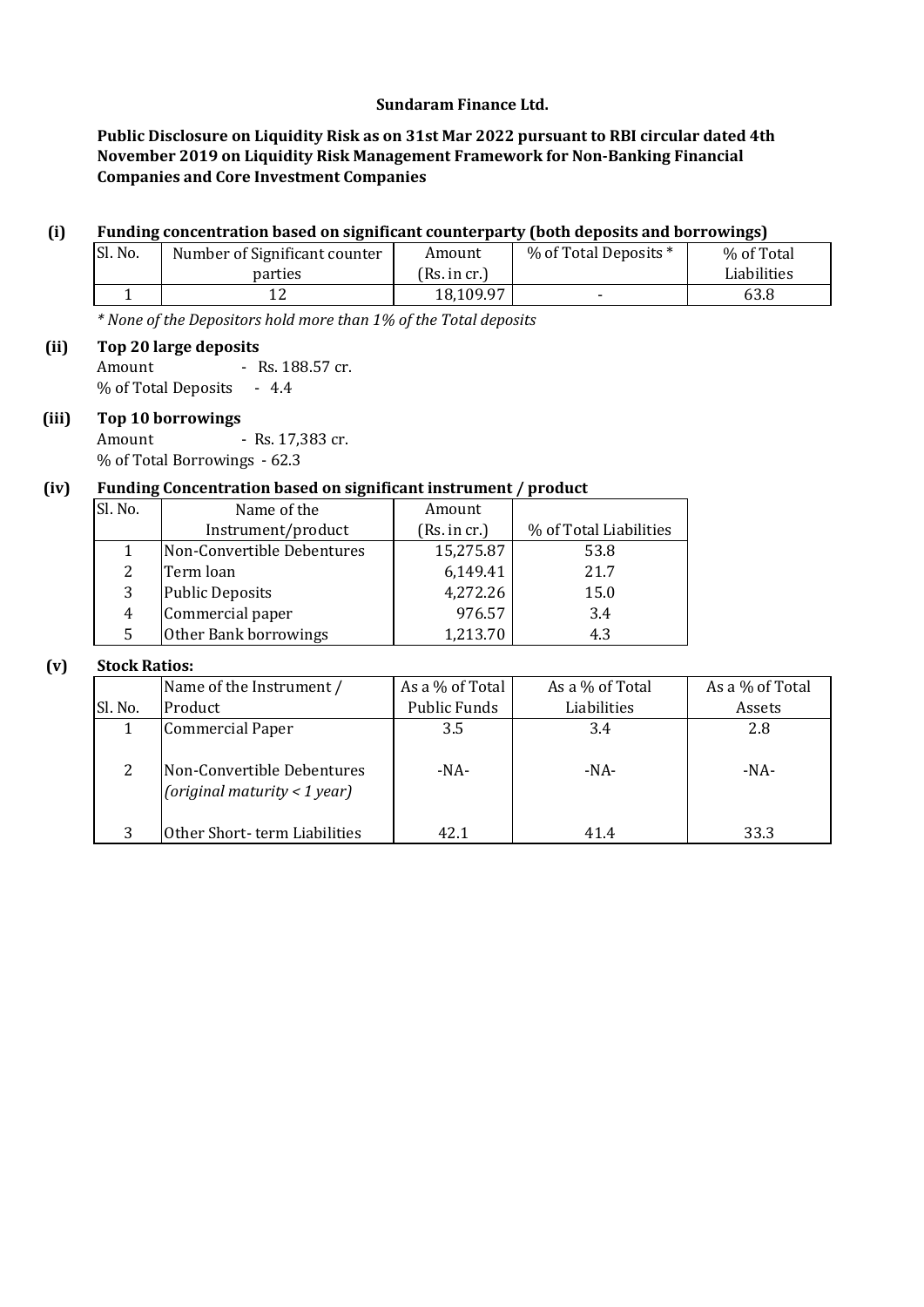# **Institutional set-up for liquidity risk management:**

Board has setup the Asset Liability Management Committee (ALCO) and Risk Management Committee to manage various risks of the Company. ALCO meets on a regular basis and is responsible for ensuring adherence to the risk tolerance/limits set by the Board including the Liquidity risk of the Company. The performance of the ALCO is reviewed by Audit Committee / Board.

The Company has formulated a policy on Liquidity Risk Management Framework. Accordingly, the Company,

- Performs stress testing on a quarterly basis which enables the Company to estimate the liquidity requirements as well as adequacy and cost of the liquidity buffer under stressed conditions.
- Has also formulated a contingency funding plan as a part of the outcome of stress testing results.
- Monitors liquidity risk based on 'Stock' approach to liquidity by way of predefined internal limits for various critical ratios pertaining to liquidity risk.

The Company has diversified source of funding to ensure that there is no significant source, the withdrawal of which could trigger liquidity problems.

The Company monitors cumulative mismatches across all time buckets by establishing internal prudential limits. The Company maintains adequate liquidity buffer of readily marketable assets, to protect itself against any liquidity risk at the same time is mindful of the cost associated with it.

## **Notes**

- 1. As per the circular issued by RBI on Liquidity Risk Management Framework for Non-Banking Financial Companies and Core Investment Companies dated 04th Nov 2019, "Significant counterparty" is defined as a single counterparty or group of connected or affiliated counterparties accounting in aggregate for more than 1% of the total liabilities and "Significant instrument/product" is defined as a single instrument/product of group of similar instruments/products which in aggregate amount to more than 1% of the total liabilities.
- 2. Total Liabilities represent 'Total Liabilities and Equity' as per Balance sheet less Equity.
- 3. Public funds are as defined in Master Direction Non-Banking Financial Company Systemically Important Non-Deposit taking Company and Deposit taking Company (Reserve Bank) Directions, 2016.
- 4. Other Short term liabilities represent all Short-term borrowings other than CPs.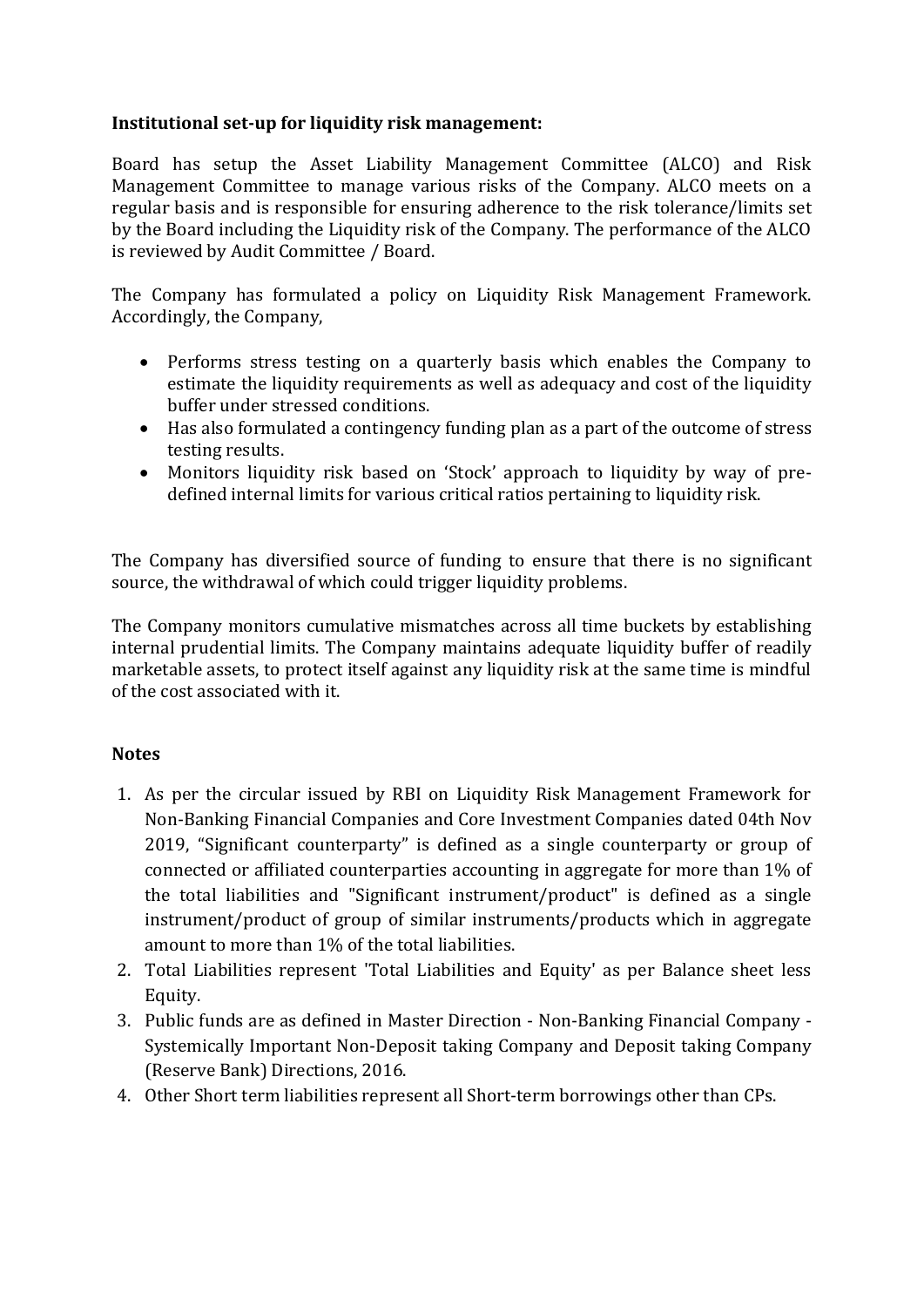# **Disclosure on Liquidity Coverage Ratio (LCR):**

As part of the Liquidity Risk Management Framework for NBFCs, RBI has mandated maintenance of Liquidity Coverage Ratio (LCR) effective 1st Dec 2020. The Company is required to maintain adequate unencumbered High Quality Liquid Asset (HQLA) to meet its liquidity needs for a 30 calendar-day time horizon under a significantly severe liquidity stress scenario. The objective of the LCR is to promote the short-term resilience of the liquidity risk profile. Presently, the Company is mandated to maintain minimum HQLA of 60% of the LCR, progressively reaching up to the required level of 100% by December 1, 2024.

The LCR is calculated by dividing the company's stock of HQLA by its total net cash outflows over a 30-day stress period. "High Quality Liquid Assets (HQLA)" means liquid assets that can be readily sold or immediately converted into cash at little or no loss of value or used as collateral to obtain funds in a range of stress scenarios. Total Net cash outflows is defined as total expected cash outflows minus total expected cash inflows in the specified stress scenario for the subsequent 30 calendar days. The main drivers of LCR are adequate HQLAs and lower net cash outflow.

Major source of borrowings for the Company are Non-Convertible Debentures, Term loans from Banks, Commercial paper and Public deposits. Details of funding concentration from Significant counter party are given above under Public disclosure.

The average LCR for the quarter ended 31st March 2022 is 128 % which is well above the regulatory requirement of 60%.